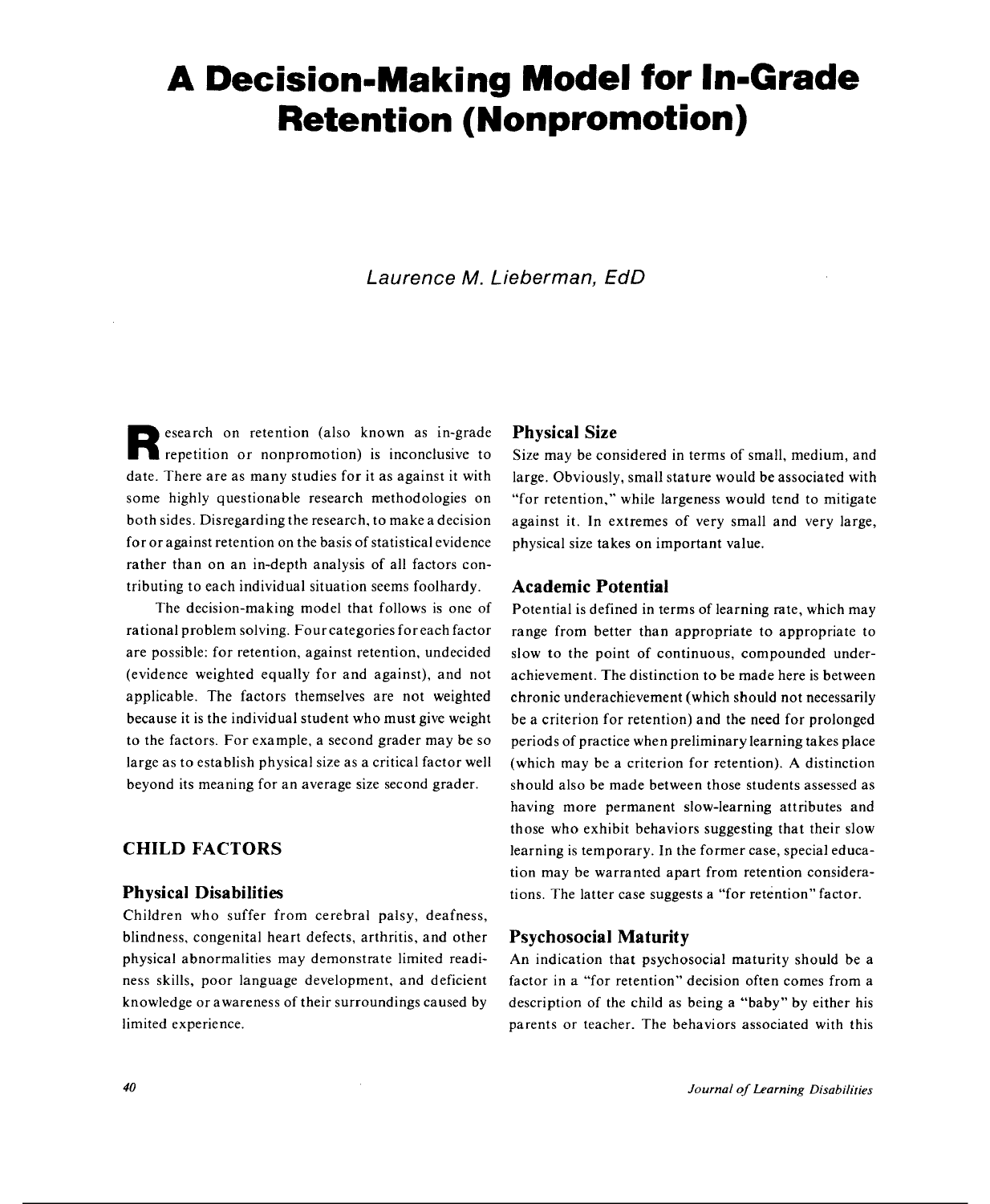term are most often normal in younger children  $-$  e.g., thumbsucking, inability to delay gratification, inability to take turns, inability to attend for more than a few minutes at a time, and a demonstrably greater interest in all forms of play and fantasy activities.

On the opposing side some children are described as "little old men and women." These children give a strong impression that they are able to fend for themselves in an independent manner and seem to engage adults in adultlevel social repartee. They are not so much well adjusted as adjusted to an adult world. Sometimes these children have difficulty in relating to peers. Certainly the psychosocial maturity continuum is broad, and there is an infinite number of points between extremes.

## Neurological Maturity

Again this is a situation in which behaviors considered normal in younger children are persistently manifested in older youngsters. Immature behaviors generally fall into one or more of the following conditions: hyperactivity, gross motor deficits, fine motor coordination difficulties, language and articulation problems, distractibility, short attention span, and many different types of perceptual disturbances. The lack of establishment of handedness and other confusions associated with body awareness and movement also contribute to what is considered to be neurological immaturity. This factor is especially significant for educational practices because it directly challenges chronological age, which is the deciding factor in initial grade placement.

It is apparent that neurological maturity deserves an extremely important consideration in school entry. Many retentions are corrective measures for school intake based solely on chronological age.

## Child's Self-Concept

For purposes of making a decision for or against retention, self-concept is primarily considered in terms of self-esteem. This involves the child's values and judgment of his own goodness, badness, or worth. A major question in the decision-making process is the impact of retention on the child's self-concept. The concern is the possibility of detrimental impact when the child becomes convinced that he is looked upon as a failure.

Depending on grade placement, this problem is often more difficult for the adults involved with the child than for the child himself. Children at certain ages seem far more adaptable to retention than they are credited. However, many factors have bearing on this point. The important questions seem to be

( 1) If the child has a good self-concept, will retention debilitate him and given him a long-lasting, low selfconcept?

(2) If the child has a low self-concept, will retention debilitate him further to the point of consigning him to a school career fraught with misery?

(3) If the child has a low self-concept, is it the result of low achievement, and will retention foster his achievement, which will in turn, enhance his self-concept?

A popular misconception should not be overlooked in trying to answer these questions. Students, by virtue of retention, do not automatically go to the top of the class in the repeated grade. More often they enter somewhere in the middle.

#### Child's Ability to Function Independently

This factor is highly significant because as children progress through the grades, greater and greater responsibility for independent learning and performance is expected. When a child requires constant supervision to maintain attention, to exhibit appropriate behavior, to be task oriented, and to perform the dictates of the task correctly, he may be high risk for satisfactory school learning. Motivation as a volitional quality is not considered here. A willful lack of task performance is almost never used as a factor in retention because the retention may represent disciplinary action, which is considered to be highly inappropriate. It is likely that children who need constant supervision as the result of physical, cognitive, or emotional factors or all of these will require a great deal of small group instruction usually outside the context of the regular classroom. Retention should never be substituted for special education.

## Grade Placement

A reasonable rule of thumb suggested by research is that retention presents a valuable programmatic option for kindergarten through second grade. Fourth grade and beyond is usually frowned upon, and third grade is regarded as pivotal. Students retained beyond fourth grade are usually the victims of inappropriate disciplinary action or a lack of special education services or both. Also, self-concept issues seem to take on much greater importance beyond third grade.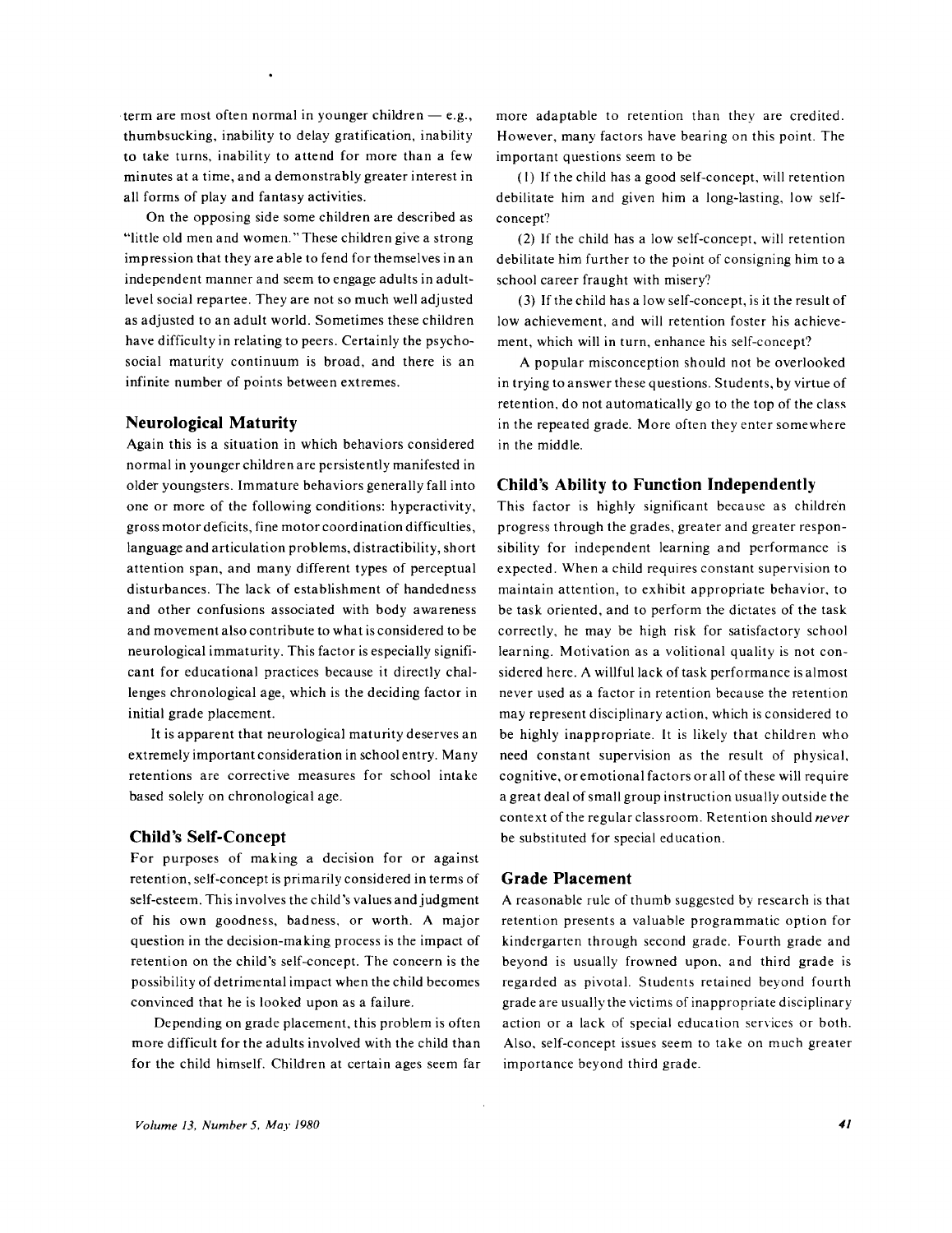## Chronological Age

It has been noted in the research that students at highest risk for primary grade failure are males who are also the youngest or close to being the youngest in the class. This data should not be considered in isolation but in conjunction with psychosocial and neurological maturity. Another age-related phenomenon has been noted. Parents will occasionally keep a child out of school until the child is one year older in an effort to ensure academic or physicalmotor (sports) success or both. This practice is highly questionable, especially for those children who would experience success at their age-appropriate grade.

## Previous Retentions

One retention is usually enough. However, with certain handicapped children for whom regular class placement is eventually intended, it may not be completely inappropriate for an age span of two or three years between classmates to exist. Taking into consideration physical, social, emotional, and mental development, some 9- or 10-year-old children are well suited for classroom interaction with 6- and 7-year-old children.

## Nature of the Problem

Two major problems are noted in retention issues: behavior and learning. Retention is almost always considered on the basis of a learning-related difficulty. The gray area arises when a behavior problem contributes to a learning deficit. In that event, determination of first cause may help. Certainly this is very complex and requires in-depth evaluation. Retention should not be considered as a program alternative for a child whose primary problem is behavior unless the behavior is traceable to neurological or psychosocial immaturity or both. Nor should it ever be a substitute for psychotherapeutic intervention for those children whose behavior is traceable to an emotional disorder.

## Sex

When it comes to school-related problems, males outnumber females from four to one to nine to one. Implications are that many more males will be considered for retention than females, although what this might mean for decision making is undetermined. The percentage of actual retentions in relation to children suggested for retention may be greater for girls than for boys. Hypothetically, for school personnel to suggest retention for a girl she must be so deficient and the factors so overwhelmingly in favor of it that merely suggesting it indicates it is a foregone conclusion.

#### Chronic Absenteeism

Children fall behind in school because of nonattendance. If it can be demonstrated that a child's record of absenteeism is so severe that it becomes an important factor in the child's underachievement, retention might be considered as a way of providing him with the instruction he has missed.

#### Basic Skill Competencies

This factor stands out more than any other because it is the reason most often cited when an educational system wishes to retain a student. For purposes of decision making, competence in grade-level skills may be thought of as adequate, inadequate, or severely deficient. Basic skill deficiencies may result from a multitude of factors that interrelate in complex, subtle ways, of which many have already been described. A student who is inadequate or severely deficient in his basic skill acquisition will require an in-depth analysis of the reasons for his difficulties by a multidisciplinary team.

#### Peer Pressure

The important questions to answer are

( 1) How susceptible to peer pressure is the student, and what might its impact be on his self-concept?

(2) Does the student have very close friends with whom he has formed long-lasting ties, and how will retention affect these relationships?

(3) What is the nature of the student's peer relationships outside of school, and with whom does he have these relationships?

(4) Does the student live in close proximity to agemates and classmates, and will retention be a continuing source of embarrassment for him?

## Child's Attitude toward Retention

At a time when student input is becoming more and more a part of the educational planning process, it behooves us to turn to the student for the student's own reaction to a possible retention decision. Due to age and maturity factors this often may not be feasible. Although 6-, 7-, and 8-year-old children are usually capable of listening and responding to such a discussion, their understanding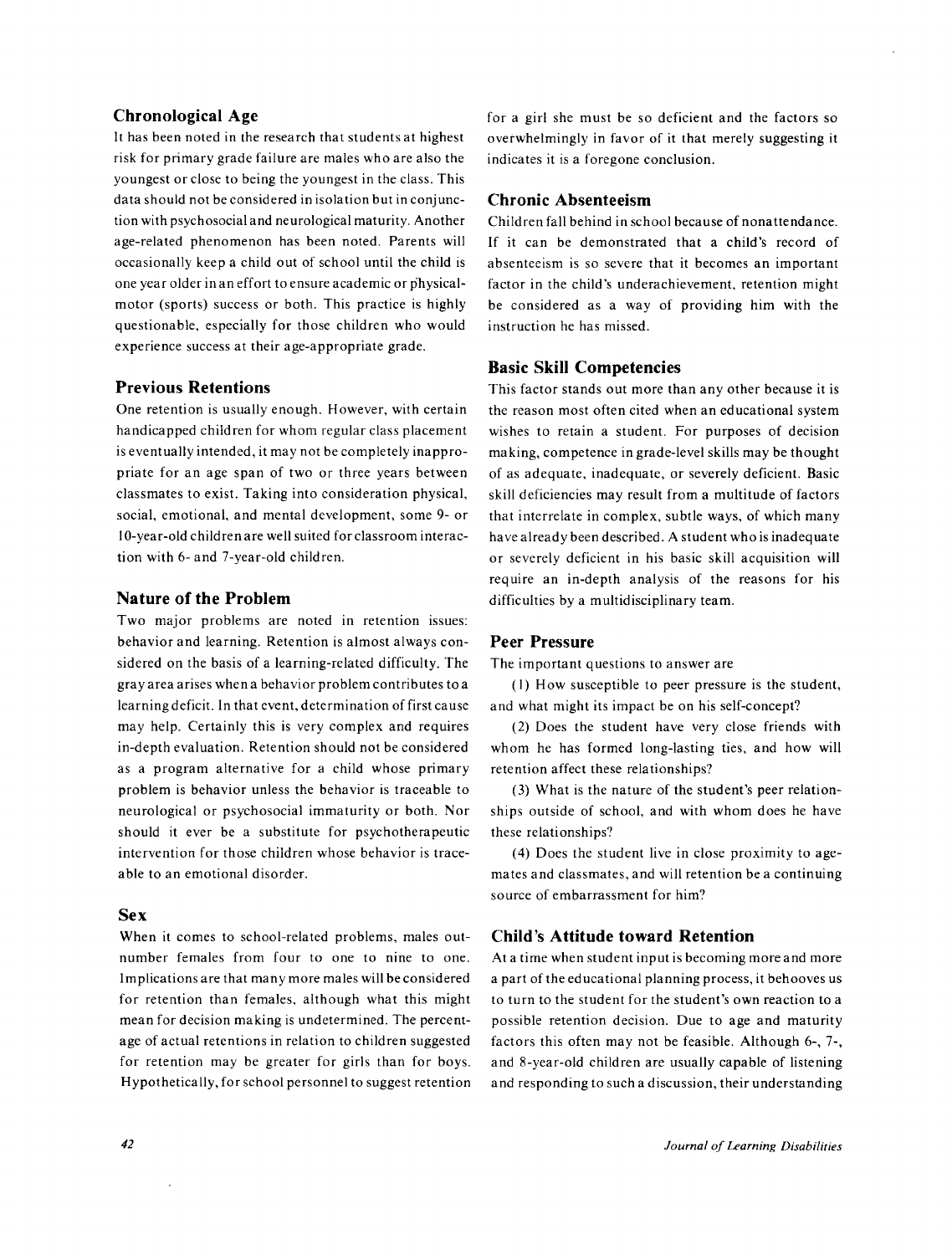and ability to judge their own best interests remain questionable. Nevertheless the child's voice should be heard, especially in cases of strenuous personal objections or affirmations.

## FAMILY FACTORS

## Geographical Moves

It does not appear uncommon for some children to be enrolled in five different schools in six years. The impact on the continuity of the child's education can be staggering. Methods and materials are inconsistent; goals and objectives change; learning, study, and performance patterns are never clearly established. Family transiency may be one of the only factors suggesting retention at grades higher than second or third. It seems easier to retain a student when he is entering a school for the first time. A child entering sixth grade for the second time in a new school system might be given the competitive edge he needs to succeed in junior high school.

## Foreign Language Emigrants

This is not necessarily a meaningful factor in and of itself. However, when a language other than English is spoken in the home or the child enters school with a limited exposure to the English language or American culture, this factor may loom larger on the "for retention" side.

## Attitude toward Retention

This extremely crucial factor is often a combination of a number of lesser factors:

(1) Personal history of retention. One or both parents were retained during their school careers. They have specific, possibly highly emotional thoughts about it in relation to themselves and their children.

(2) Cultural attitudes. In certain cultures, open knowledge of school failure in the form of retention is to be shunned at all costs.

(3) Pressure from friends, neighbors, and relatives. Because most families are part of a social context comprised of groups of families, this can take on a high measure of significance. Such groups tend to establish rules and norms of their own that tend to be acceptable to even larger social groupings such as neighborhoods, communities, towns, etc. Individual families can be highly susceptible to pressure to conform to these groups. Almost all family groupings strongly value unflawed

children who proceed through development and schooling in a normal fashion. Retention implies a flaw that can easily develop into a social stigma in the eyes of the parents of the retained child. Rational problem solving, which presents and weighs clear-cut advantages and disadvantages, is a viable alternative to emotionally charged decision making.

## Age of Siblings and Sibling Pressure

This can be a highly significant factor against retention. Younger brothers and sisters who achieve in school can be an ongoing source of irritation and misery for underachieving children. The younger siblings become permanent mirrors, reflecting all that is wrong with the older child's school performance. To be stigmatized by one's peers is no easy burden, but to be stigmatized within one's family may be psychologically overwhelming. The situation that most strongly mitigates against retention may be a highly competitive family in which a younger child is perceived to be performing better in school than an older sibling, and the children are separated by only one grade. Thus if the child were to be retained, he would find himself in the same grade as his younger brother or sister, with potentially devastating results.

## Involvement of Family Physician

In many cases of a child's school failure, the family physician is the first professional consulted outside of the school setting. Pediatricians' knowledge of childhood education is extremely variable. Similarly the physician's influence on any particular family varies significantly. However, when this influence does exist and the family physician holds and expresses strong opinions either way, it would be optimal if the education personnel would include the physician in the decision-making process.

## SCHOOL FACTORS

## School System Attitudes toward Retention

Unfortunately, some systems, by superintendent edict or school board policy statement, declare that retention is not a policy of the school system. Any decision of this nature diminishes the flexibility of the educational system, and decreases in flexibility tend to diminish educational systems. Policy statements regarding retention and other issues are antithetical to the rational decision-making